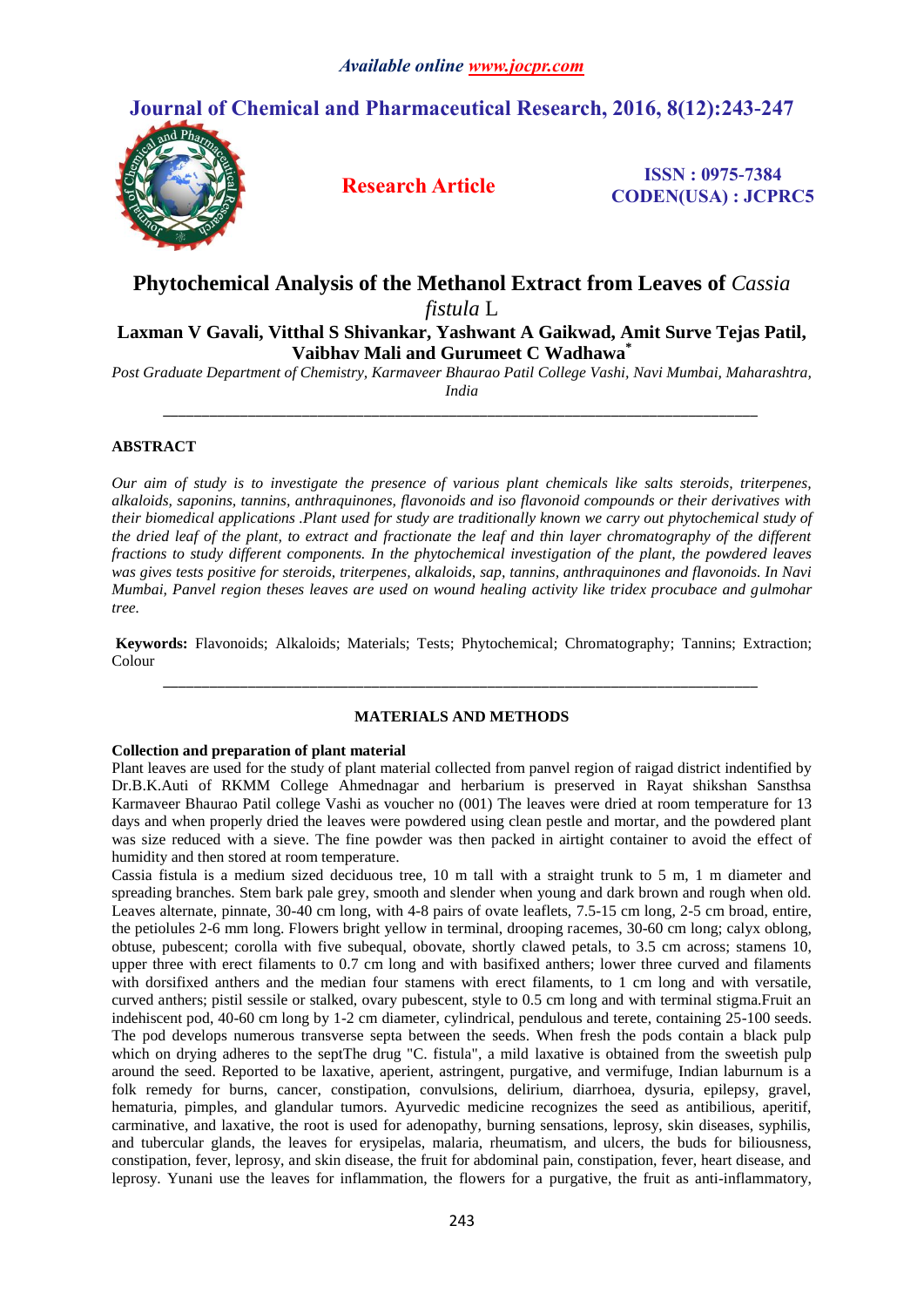antipyretic, abortifacient, demulcent, purgative, refrigerant, good for chest complaints, eye ailments, flu, heart and liver ailments, and rheumatism, though suspected of inducing asthma. Seeds are considered emetic. Zimbabweans use the pulp for anthrax, blood poisoning, blackwater fever, dysentery, and malaria. Ghana natives use the pulp from around the seed as a safe and useful purgative. Konkanese use the juice to alleviate ringworm and blisters caused by the marking nut, a relative of poison ivy. Leaf poultices are applied to the chilblains so common in the upper Sind; also used in facial massage for brain afflictions, and applied externally for paralysis and rheumatism, also for gout. In the West Indies, the pulp and/or leaves are poulticed onto inflamed viscera, e.g. the liver. The bark and leaves are used for skin diseases, flowers used for fever, root as a diuretic, febrifuge, for gout and rheumat. Throughout the Far East, the uncooked pulp of the pods is a popular remedy for constipation. A decoction of the root bark is recommended for cleaning wounds.

 $\_$  , and the contribution of the contribution of  $\mathcal{L}_\mathcal{A}$  , and the contribution of  $\mathcal{L}_\mathcal{A}$ 

#### **Extraction of the powdered leaf of the plant**

#### **Maceration:**

Collected plant leaves around 100 gm are soked in 350 ml of methanol in conical flask was cork with Teflon and shake on shaker for 30 min. and kept at room temperature for 48 years then refluxed for 2 hours ,then cool ,and evaporate all methanol to dryness, in evaporating dish.

#### **Fractionation of the methanol extract:**

The methanol extract (2 g) was placed at the top of a silica gel (28 g) wet packed in a chromatographic column and eluted with gradient of hexane and ethyl acetate at ratio of 8:2. 20 ml of the elute were collected in small bottles and labeled 1, 2, 3….19, successively. The fractions collected were spotted on thin layered chromatography (TLC) plate and developed. The plate was allowed to dry and sprayed with 20% sulphuric acid then heated in an oven at 105°C for 15 min.

#### **Fractionation of the methanol extract:**

2 gm of powered leaves placed on column around 30 gm of silica gel is taken and eluted with solvent hexane and etylacetate (8:2) and eluent are collected in conical flask labelled as 1-20 depend on TLC observed during column.

#### **Phytochemical analysis of** *Paullinia pinnata*

#### **Identification of sterols and triterpenes:**

Three grams of the powdered leaves was placed in a test tube and 10 ml of 50% alcohol was added, the tube was then placed on a water bath and heated for 3 min. It was then allowed to cool to room temperature and filtered. The filtrate was then evaporated in an evaporating dish to dryness and 5 ml of petroleum ether was added to the dish and stirred for 5 min, the petroleum ether portion was then decanted and discarded. 10 ml of chloroform was then added and stirred for about 5 min, it was then transferred into test tube and 0.5 mg of anhydrous sodium sulphate was added and shaken gently and filtered, the filtrate was then divided into two test tubes and used for the following tests.

**Lieberman-Burchard's reaction:** To test tube I, equal volume of acetic anhydride was added and gently mixed. Then 1 ml of concentrated  $H_2S0_4$  was added down the side of the tube. The appearance of a brownishred ring at the contact zone of the two liquids and a greenish colour in the separation layer indicates the presence of sterols and triterpenes.

**Salwoski's test:** To test tube II, 2 to 3 drops of concentrated sulphuric acid was added to form a lower layer. Reddish-brown colour at the inter phase indicates the presence of steroidal ring.

#### **Identification of alkaloids:**

The powdered leaves (2 g) were boiled in a water bath with 20 ml of 5% sulphuric acid in 50% ethanol. The mixture was cooled and filtered. A portion was reserved. Another portion of the filtrate was put in 100 ml of separating funnel and the solution was made alkaline by adding two drops of concentrated ammonia solution. Equal volume of chloroform was added and shaken gently to allow the layer to separate. The lower chloroform layer was run off into a second separating funnel. The ammoniacal layer was reserved. The chloroform layer was extracted with two quantities each of 5 ml of dilute sulphuric acid. The various extracts were then used for the following test:

**Wagner's test:** To the filtrate in tube III, 1 ml of wagner's reagent was added drop by drop. Formation of a reddish-brown precipitate indicates the presence of alkaloids (Evans, 2002).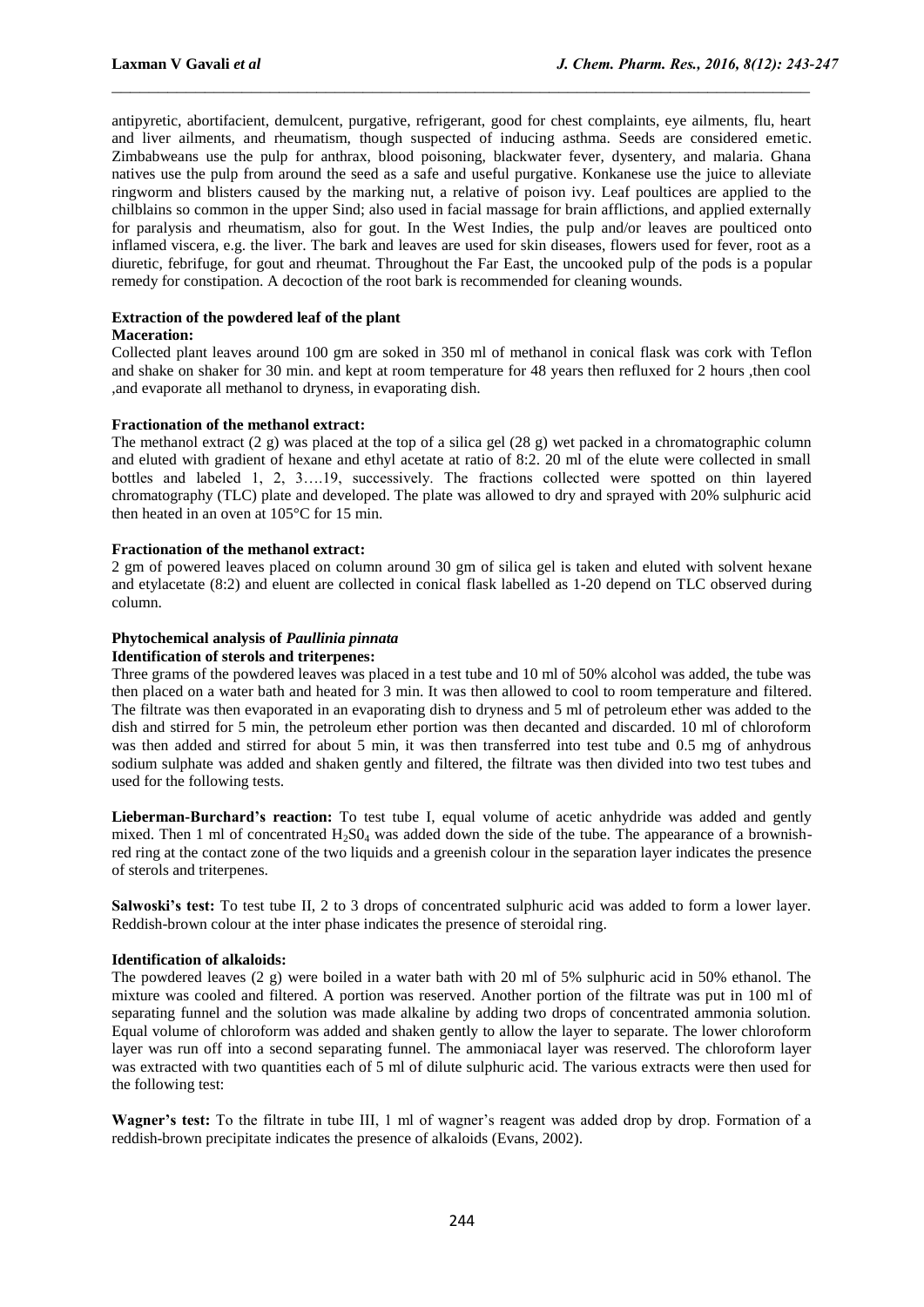**Mayer's test:** To the filtrate in test tube I, 1 ml of mayer's reagent was added drop by drop. Formation of a greenish coloured or cream precipitate indicates the presence of alkaloids (Evans, 2002).

 $\_$  , and the contribution of the contribution of  $\mathcal{L}_\mathcal{A}$  , and the contribution of  $\mathcal{L}_\mathcal{A}$ 

**Dragendoff's test:** To the filtrate in test tube II, 1 ml of dragendoff's reagent was added drop by drop. Formation of a reddish-brown precipitate indicates the presence of alkaloids (Evans, 2002).

#### **Identification of tannins:**

Two grams of the leaves was extracted with 10 ml of 50% alcohol, it was then filtered and the filtrate was divided into three portions for the following tests.

**Ferric chloride test:** Three drops of diluted solution of FeCl3 was added to the test tube I, production of a blue or greenish-black colour that changes to olive green as more ferric chloride is added indicates the presence of tannins (Evans, 2002).

**Bromine water test:** Three drops of bromine water was added to the second portion of the filtrate. A buff coloured precipitate indicates condensed tannins while hydrolysable tannins gave none (Evans, 2002).

**Lead sub-acetate test:** Three drops of lead sub acetate solution was added to the third portion. Occurrence of a coloured precipitate indicates the presence of tannins (Evans, 2002).

#### **Identification of anthraquinones:**

**Borntrager's test (for free anthracene derivatives):** The powdered leaves (0.5 g) was taken in a test tube and 5 ml of chloroform was added and shaken for 5 min. The mixture was filtered and the filtrate shaken with equal volume of 10% ammonia solution. A pink, red or violet colour in the aqueous layer after shaken indicates the presence of free anthraquinone (Evans, 2002).

**Modified Borntrager's test (for combined anthracene derivatives):** One gram of the powdered leaves was boiled with 5 ml of 10% hydrochloric acid for 3 min. The hot solution was filtered in a test tube, cooled and extracted gently with 5 ml of benzene. The upper benzene layer was pipetted off and shaken gently in a test tube with half of its volume of 10% ammonium hydroxide solution. A rose pink to cherry red colour in the ammonia layer indicates the presence of anthraquinone (Evans, 2002).

#### **Identification of saponins:**

**Frothing test:** The powdered leaves (0.5 g) was placed in a test tube and 10 ml of distilled water was added and shaken vigorously for 30 s. It was then allowed to stand for 30 min and observed. Formation of honey comb froth indicates the presence of saponins (Safowora, 1993).

**Haemolysis test:** One gram of the leaves was extracted with distilled water and 2 ml of aqueous NaCl solution was placed in a test tube and 2 ml of the filtrate was added to the test tube. Then 3 drops of an animal blood was added to the tube by means of a syringe and mixed gently by inverting the tube (no shaking) and allowed to stand for 15 min. The settling down of the red blood cells denotes the presence of saponins.

#### **Identification of flavonoids**

Two gram of the powdered leaves sample was completely detanned with acetone. The residue was extracted with warm water after evaporating the acetone on a water bath. The mixture was then filtered while hot, the filtrate was allowed to cool and used for the following test:

**FeCl<sup>3</sup> test:** To test tube III, 3 drops of FeCl3 solution was added, production of greenish-black colour indicates the presence of phenolic nucleus (Sofowora, 1993).

**Sodium hydroxide test:** To test tube II, 2 mls of 10% NaOH solution was added, yellow solution indicates the presence of flavonoids which on adding dilute hydrochloric acid becomes colourless (Evans, 2002).

**Shinoda's test:** Few magnesium chips were added to 3 ml of the aqueous solution and 2 drops of dilute hydrochloric acid was added and warmed. A pink or red colour indicates the presence of flavonoids (Evans, 2002).

#### **Thin layer chromatography**

#### **Parameters used:**

Absorbent (silica gel) Merck, Germany 120 mesh size, eluting solvent- n-hexane: ethyl acetate (8:2); technique: ascending; visualization aids: day light, methanol-sulphuric acid and heated at 105°C for 15 min.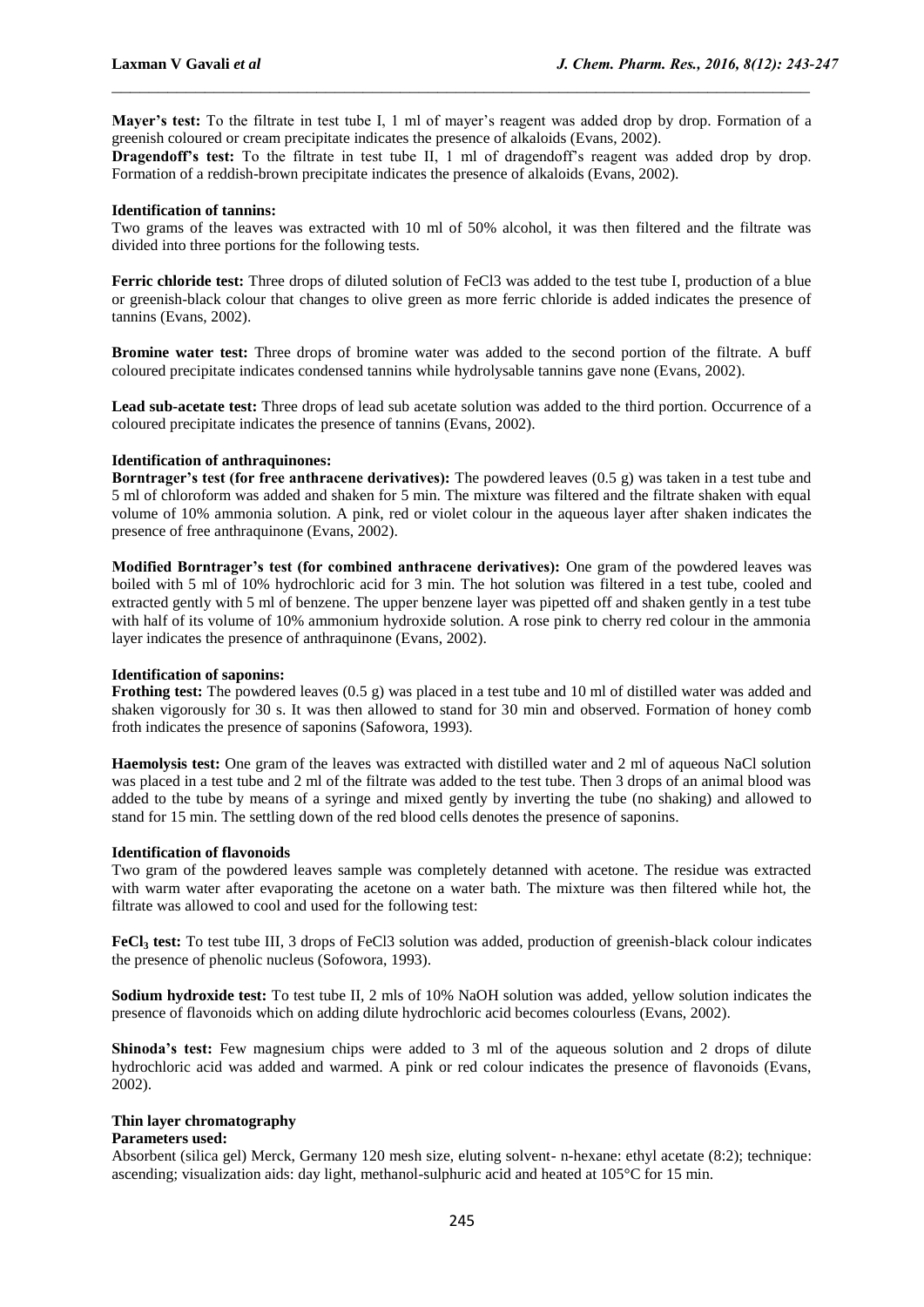#### **Development of thin layer chromatoghraphy for the extract**

The extract was applied onto the plate about 1.5 cm above the edge and 0.5 cm away from the margin, when the spot was dried, the plate was observed and then sprayed with methanol-sulphuric acid and then heated in oven at 105°C for 15 min. The solvent used for the mobile phase was n-hexane and ethyl acetate (8:2).

 $\_$  , and the contribution of the contribution of  $\mathcal{L}_\mathcal{A}$  , and the contribution of  $\mathcal{L}_\mathcal{A}$ 

#### **Column chromatography of the extract**

The methanolic extract of the powdered leaf was added into a column pre-packed with silica gel. It was then run using n-hexane/ethyl acetate (8:2) and the separated fractions were collected separately in bottles.

#### **TLC of the fractions**

Using capillary tubes, the various fractions collected from column chromatography were spotted on a silica gel pre-coated plate 1.5 cm from the base and 0.5 cm away from the edge. Each plate was allowed to dry before putting it in a chromatographic tank containing specific solvent system. The developed plate was sprayed using methanol sulphuric acid.

#### **RESULTS**

The followings are the results of analysis of phyto-chemical constituents in *P. pinnata* leaf. **Identification of sterols and triterpenes** 

**Lieberman-burchard's test:** A violet ring was formed at the contact zone of the two liquids; the upper layer becomes green which indicates the presence of sterols.

**Salwoski's test:** A reddish brown colour was observed at the interphase which indicates the presence steroid ring.

#### **Identification of tannins**

**Ferric chloride test:** A greenish precipitate was formed which indicates the presence of condensed tannins.

**Bromine water test:** A buff colour precipitate was observed which indicates the presence of tannins.

**Lead sub-acetate test:** A coloured precipitate was observed indicating the presence of tannins.

#### **Identification of alkaloids**

**Wagner's test:** A reddish-brown precipitate was formed which indicates the presence of alkaloids.

**Mayer's test:** A cream (buff) coloured precipitate was formed which indicates the presence of alkaloids.

**Dragendoff's test:** A reddish-brown precipitate was formed which indicates the presence of alkaloids.

#### **Identification of flavonoids**

**Ferric chloride test:** A greenish-black colour was observed which indicates the presence of flavonoids.

**NaOH test:** A yellow coloured solution was formed which indicate the presence of flavonoids.

**Shinoda's test:** A pinkish coloured solution was observed which indicates the presence of flavonoids.

#### **Identification of saponins**

**Frothing test:** Honey comb froth was formed which persisted for about 10 minutes indicating the presence of saponins.

**Haemolysis test:** The red blood cell settled down in the test tube which indicates the presence of saponins.

#### **Identification of anthraquinones**

**Borntrager's test:** A pink colour solution was formed showing the presence of free anthracene derivative.

**Modified Borntrager's test:** A pinkish colour was formed in the ammonia layer which indicates the presence of anthraquinone.

Layer chromatography: Technique used: Ascending; eluting solvent: n-hexane:ethyl acetate (8:2); visualization aids: Day light, methanol-sulphuric acid and heated at 105°C for 15 min.